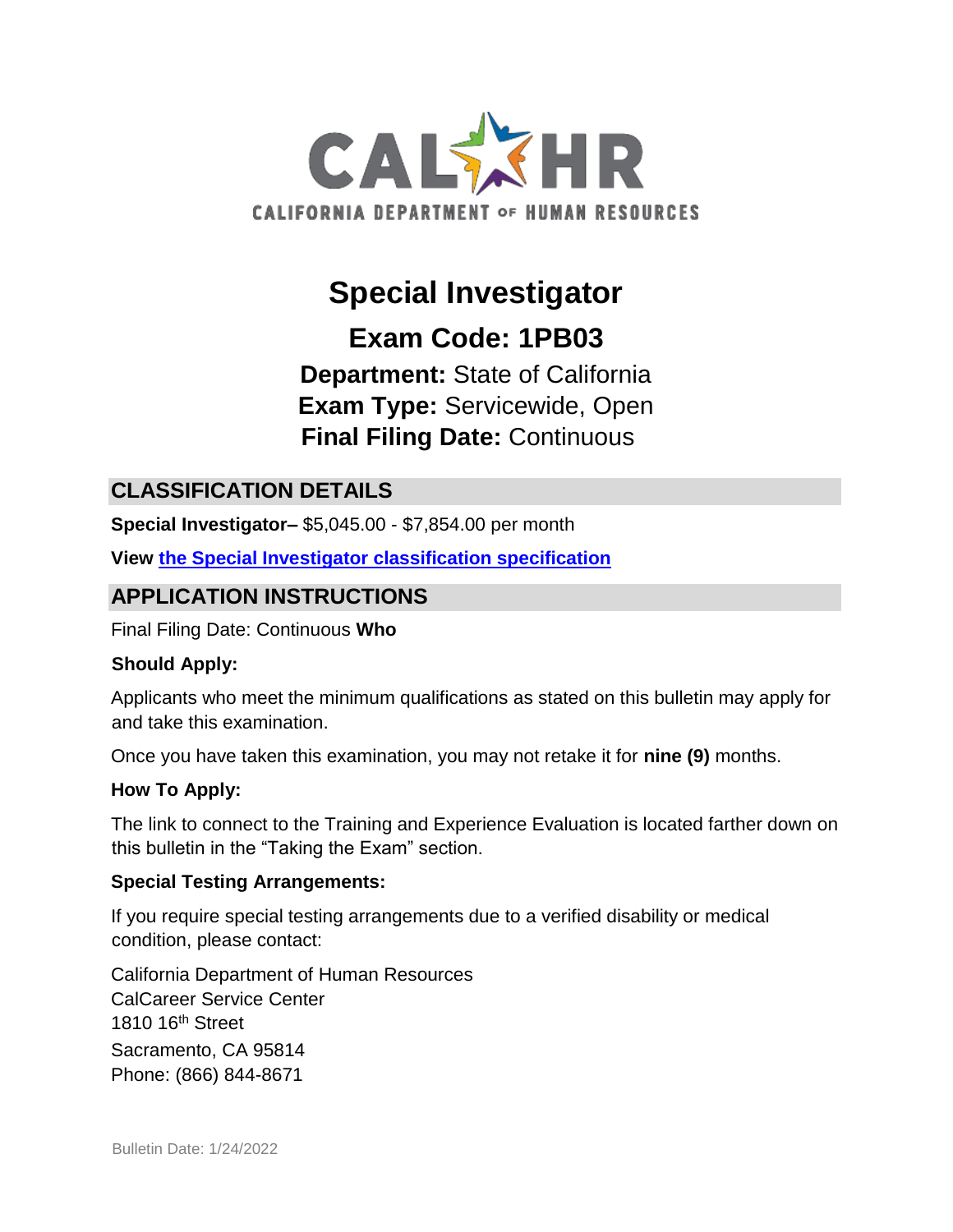Email: CalCareer@CalHR.CA.GOV

California Relay Service: 7-1-1 (TTY and voice)

TTY is a Telecommunications Device for the Deaf, and is reachable only from phones equipped with a TTY Device

## **MINIMUM QUALIFICATIONS**

All applicants must meet the education and/or experience requirements as stated on this exam bulletin to be accepted into the examination. Part-time or full-time jobs, regardless of whether paid or volunteer positions, and inside or outside California state service will count toward experience.

#### **Special Investigator**

#### **Either I**

Equivalent to graduation from an accredited college/university with either a:

(1) Major in criminal justice, law enforcement, criminology, administration of justice, business, or public administration. (Students in their senior year in college will be admitted to the examination, but they must produce evidence of graduation or its equivalent before they can be considered eligible for appointment.) or

(2) Minor in criminal justice, law enforcement, criminology, administration of justice, business, or public administration with evidence that the following courses or their equivalent have been completed: introduction to criminal justice, introduction to criminal law, basic investigation, evidence, criminal procedure, philosophy of law, accounting, finance, real estate; and an internship in criminal justice, law enforcement, criminology, administration of justice, business, or public administration. (Students in their senior year in college will be admitted to the examination, but they must produce evidence of graduation or its equivalent before they can be considered eligible for appointment.)

#### **Or II**

**Education:** Equivalent to completion of two years of college with a major in criminal justice, law enforcement, criminology, police science, administration of justice, business, or public administration. (Additional qualifying experience may be substituted for the required education on a year-for-year basis.) and

**Experience:** Two years of experience as a police detective or as an investigator performing comparable investigative work in a public or private agency or in the armed services.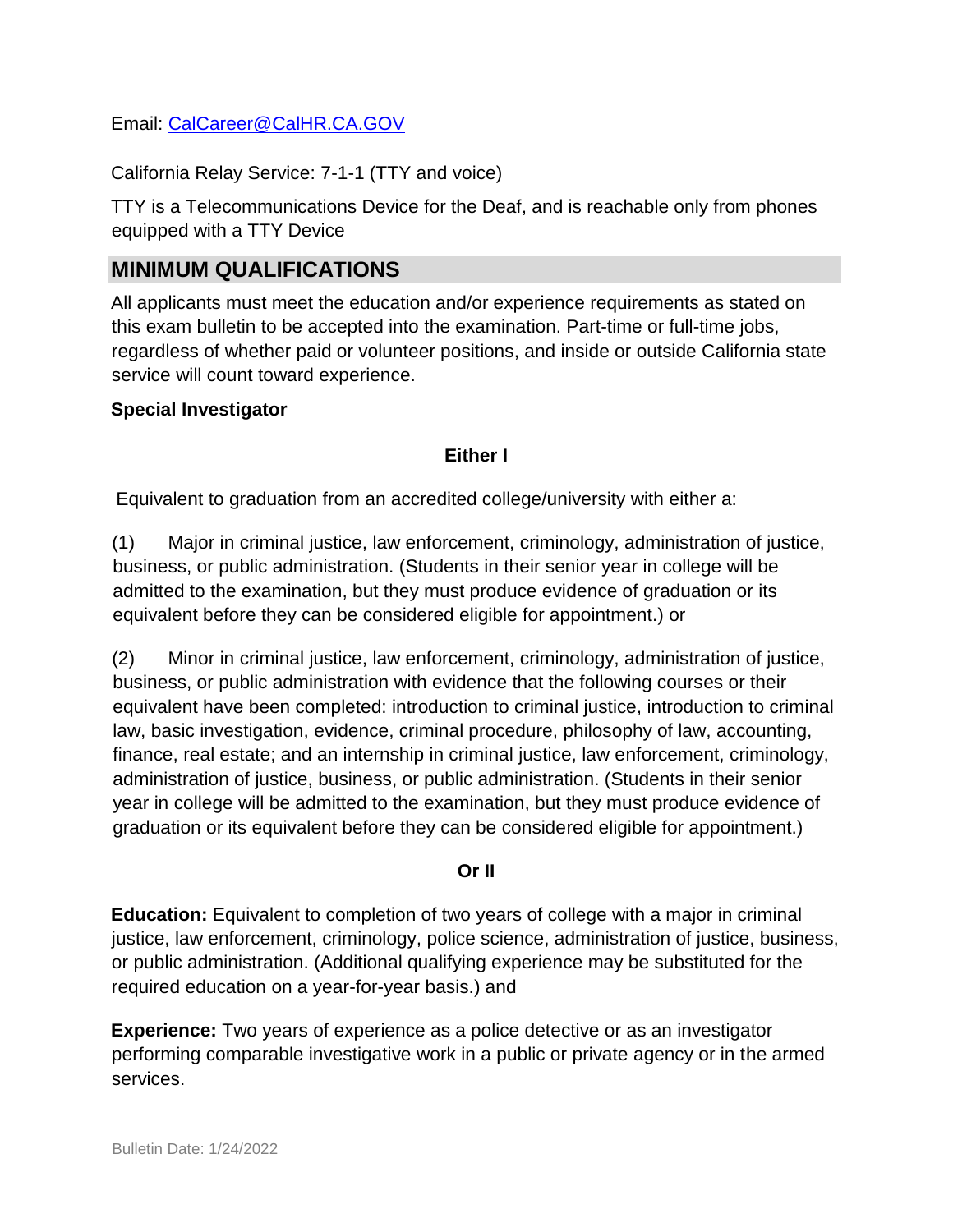**Education:** Equivalent to completion of two years of college with a major in criminal justice, law enforcement, criminology, police science, administration of justice, business, or public administration. (Additional qualifying experience may be substituted for the required education on a year-for-year basis.) Applicants who are being considered for Special Investigator positions must possess the educational equivalent to completion of the twelfth grade. **And**

**Experience:** One year of experience in the California state service performing duties at a level comparable to those of either an Investigator Assistant, Special Investigator Assistant, or in an investigation assignment in the class of Management Services Technician, Range B. (Applicants who have completed six months of service in the class of either Investigator Assistant, Special Investigator Assistant, or Management Services Technician, Range B, will be admitted into the examination, but they must satisfactorily complete one year of experience in the class before they can be considered eligible for appointment.)

## **POSITION DESCRIPTION**

#### **Special Investigator**

The Special Investigator is a deep class with three alternate ranges. Responsibilities include, but are not limited to, conducting independent criminal, civil, and/or administrative investigations to detect or verify suspected violations or provisions of Federal, State, and/or local laws, rules, or regulations; obtaining and verifying evidence to support administrative action, conferences, and/or prosecution; determining type of case and developing investigation plan; conducting and completing investigations; maintaining accurate master investigation case files; providing technical assistance and training to others; cooperating with and securing the assistance of Federal, State, and local law enforcement agencies; preparing clear, concise, and accurate documents and reports detailing investigation activities and findings; and performing other related duties.

Investigation responsibilities at Range B are expected to be more complex and require broader knowledge and application of investigative techniques and procedures. Incumbents conduct the complex criminal, civil, and/or administrative investigations to detect or verify suspected violations of laws, rules, or regulations; locate and interview witnesses and persons suspected of violations; obtain and present facts and evidence to support administrative action, conferences, and/or prosecution; prepare and/or obtain search warrants; serve subpoenas, inspection warrants, and/or other official legal papers; and perform other related duties.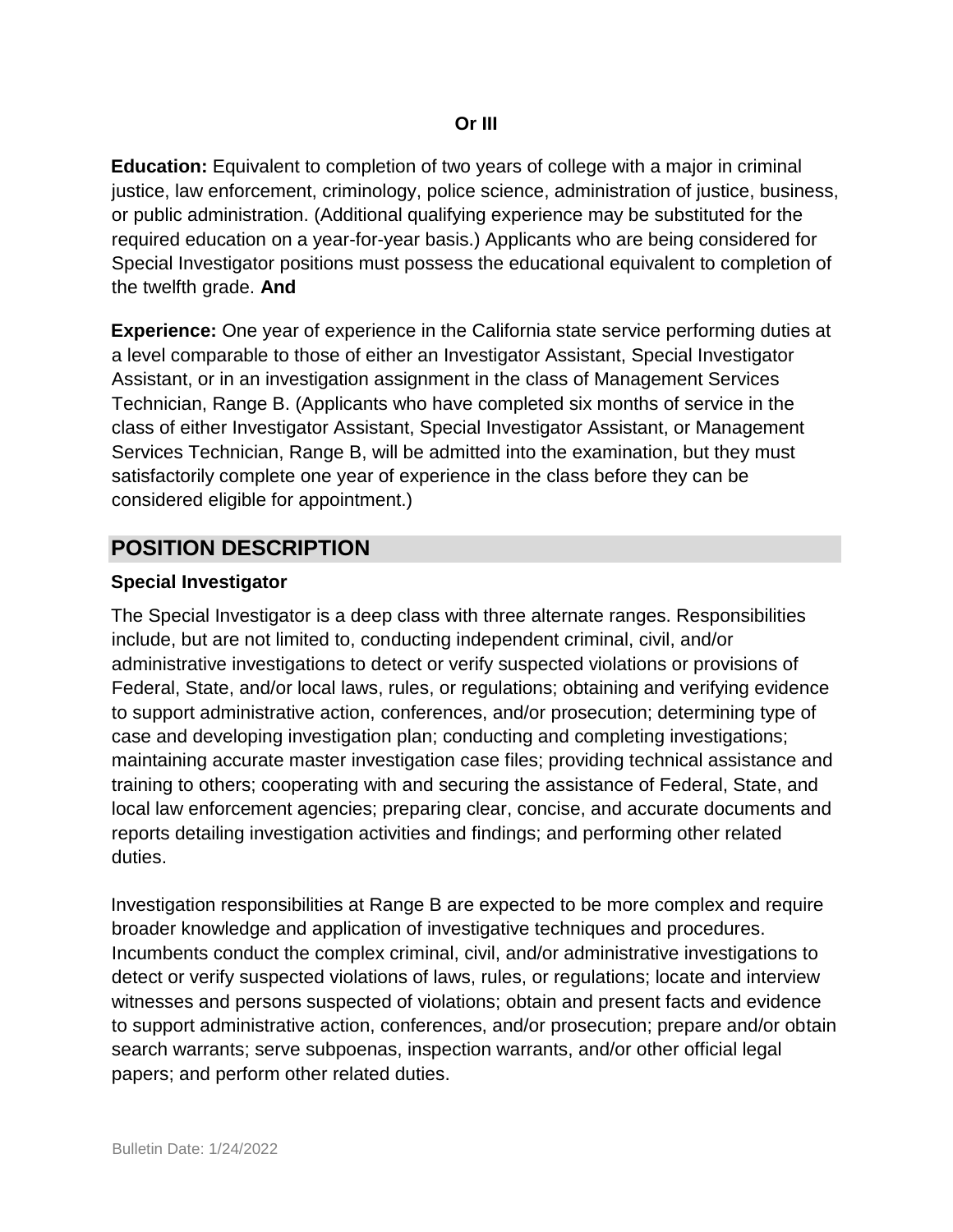At Range C, incumbents (1) lead or review the work of a small staff of Special Investigators in the performance of field investigations; detect or verify suspected multiple violations of laws, rules, or regulations; (2) have independent responsibility to oversee an entire investigative operation or project;

(3) independently conduct the most difficult and complex investigations and participate in multi-agency investigations or assignments; and/or (4) in an investigatory program, perform program or policy development and interpretation duties which specifically require investigatory expertise.

## **EXAMINATION SCOPE**

This examination consists of the following components:

**Training and Experience Evaluation –** Weighted 100% of the final score.

The examination will consists solely of a **Training and Experience Evaluation.** To obtain a position on the eligible list, a minimum score of 70% must be received. Applicants will receive their score upon completion of the Training and Experience Evaluation process.

In addition to evaluating applicants' relative knowledge, skills, and ability, as demonstrated by quality and breadth of education and/or experience, emphasis in each exam component will be measuring competitively, relative job demands, each applicant's:

#### **Knowledge, Skills and Abilities**

**Knowledge of:** All of the above, and interviewing techniques; duties of Federal, State, and local law enforcement agencies; provisions of the laws, rules, or regulations enforced or administered; and principles and techniques of personnel management and supervision.

**Skill to**: Perform investigatory work; and plan, organize, and direct investigations.

**Ability to:** All of the above, and analyze situations accurately, think and act quickly in emergencies, and take an immediate and effective course of action; develop, organize, prioritize, and manage multiple case investigations, work plans, and other assignments or tasks; review and evaluate the work of others; and provide guidance and constructive feedback.

## **SPECIAL PERSONAL CHARACTERISTICS**

Possession of a valid driver license of the appropriate class issued by the California Department of Motor Vehicles; aptitude for investigation work; be flexible; willingness as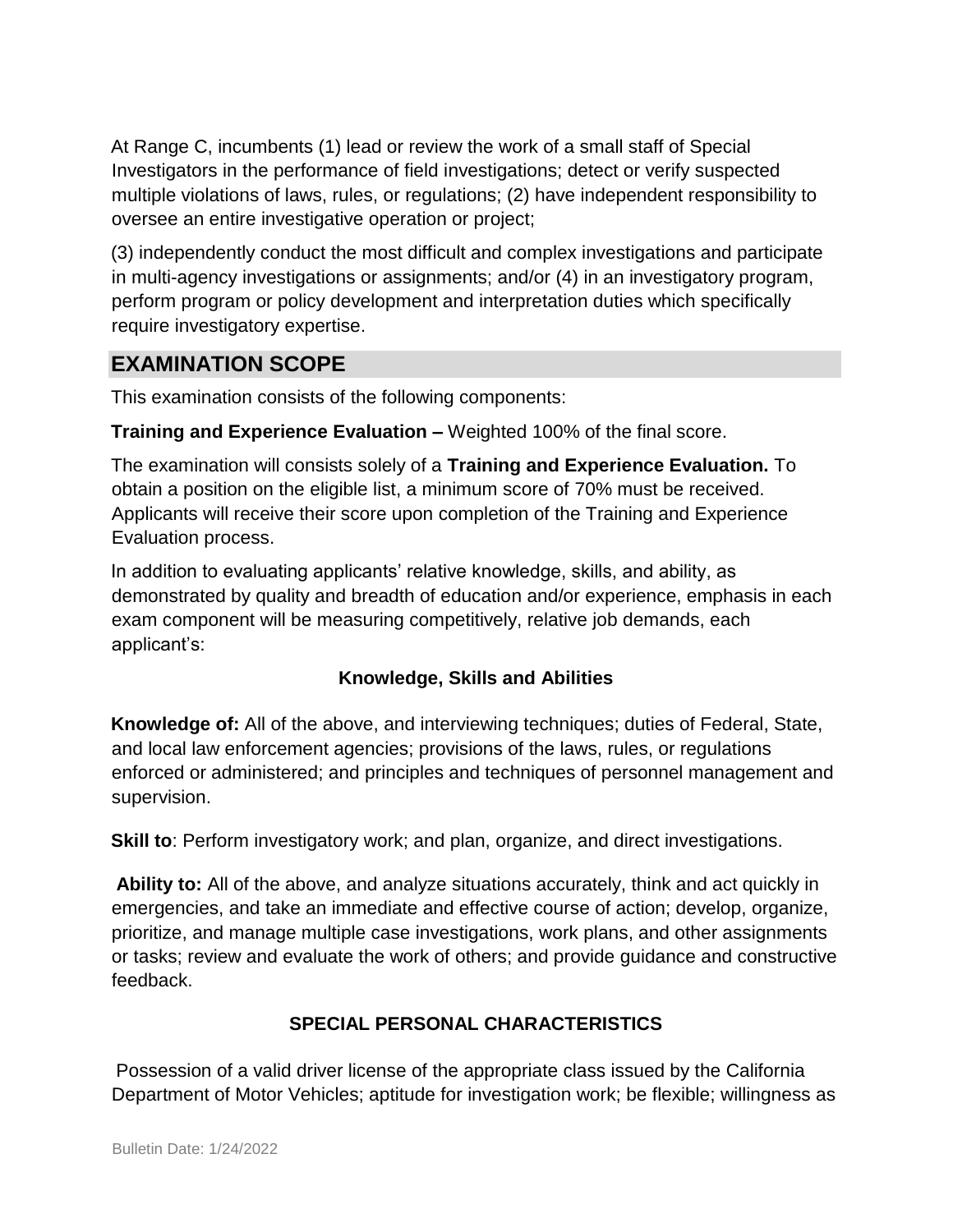a learner to do routine or detailed work in order to learn the practical application of investigative principles; may be required to travel; keenness of observation; good memory for names, faces, places, and incidents; neat personal appearance; tact; emotional stability and maturity; and demonstrated capacity for development as evidenced by work history, academic attainment, participation in school, or other activities, or by well- defined occupational or vocational interests.

#### **MINIMUM AGE**

Minimum age for appointment: 21 years

# **ELIGIBLE LIST INFORMATION**

A servicewide, open eligible list for the **Special Investigator** classification will be established for the State of California (all State of California departments, statewide).

The names of successful competitors will be merged onto the eligible list in order of final score regardless of exam date. Eligibility expires **twelve (12) months** after it is established. Applicants must then retake the examination to reestablish eligibility. Veterans' Preference will be granted for this examination. In accordance with Government Codes 18973.1 and 18973.5, whenever any veteran, or widow or widower of a veteran achieves a passing score on an open examination, he or she shall be ranked in the top rank of the resulting eligible list.

Veteran's status is verified by the California Department of Human Resources (CalHR). Information on this program and [the Veterans' Preference Application](https://www.jobs.ca.gov/CalHRPublic/Landing/Jobs/VeteransInformation.aspx) [\(](https://www.jobs.ca.gov/CalHRPublic/Landing/Jobs/VeteransInformation.aspx)Std. form 1093) is available online**.** Additional information on veteran benefits is available at the Department of Veterans Affairs.

Career Credits **will not** be added to the final score for this exam, because it does not meet the requirements to qualify for Career Credits.

## **EXAMINATION INFORMATION**

**[Preview of the Special Investigator Training and Experience Evaluation](https://jobs.ca.gov/jobsgen/1PB03A.pdf)** 

## **PREPARING FOR THE EXAMINATION**

Here is a list of suggested resources to have available prior to taking the exam.

**Employment History:** Employment dates, job titles, organization names and addresses, names of supervisors or persons who can verify your job responsibilities, and phone numbers of persons listed above.

**Education:** School names and addresses, degrees earned, dates attended, courses taken (verifiable on a transcript), persons or office who can verify education, and phone numbers of persons or offices listed above.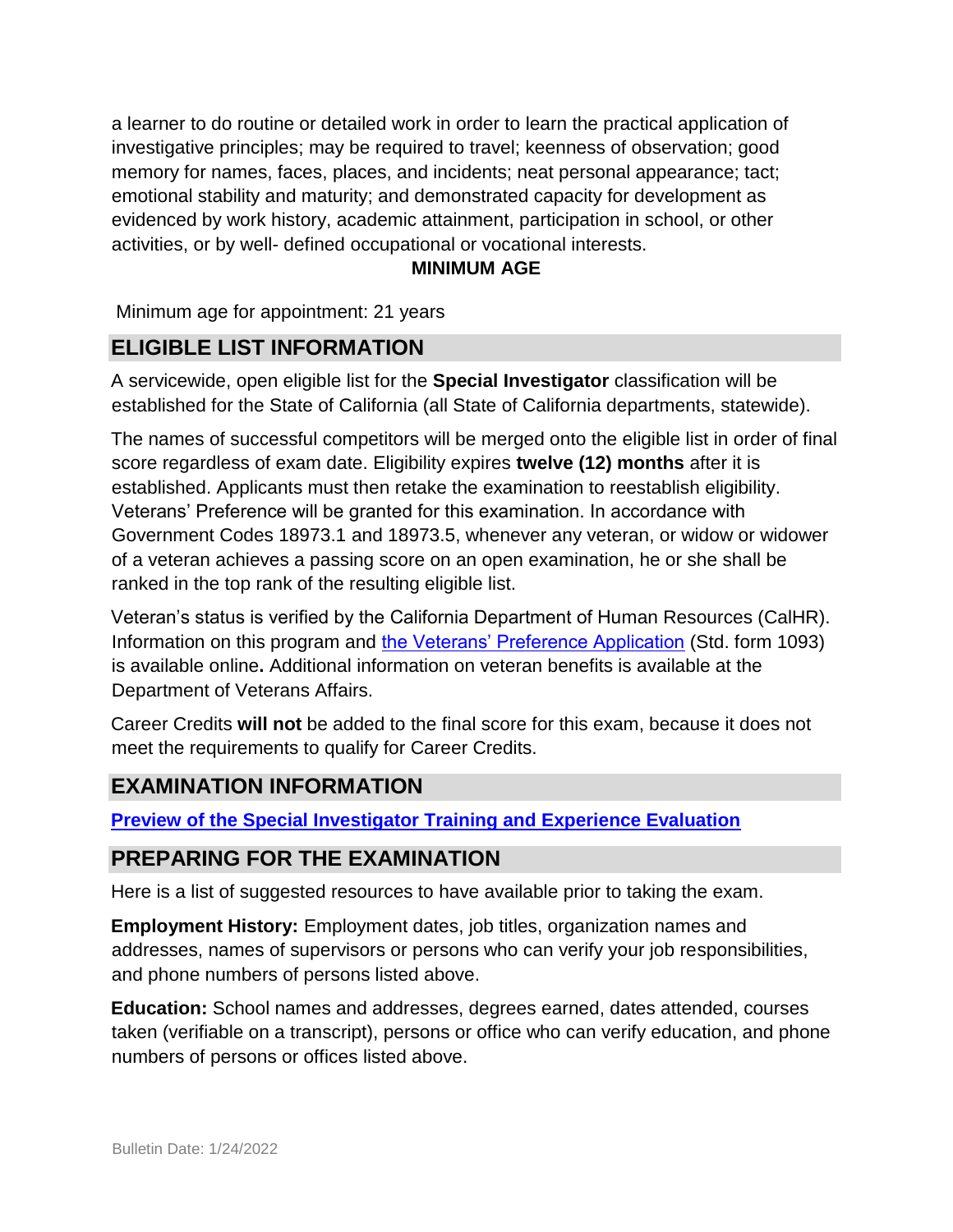**Training:** Class titles, certifications received, names of persons who can verify your training, and phone numbers of persons listed above.

# **TAKING THE EXAMINATION**

**Tak[e](https://exams.spb.ca.gov/exams/sinv/) [the Special Investigator examination](https://exams.spb.ca.gov/exams/sinv/)**

## **TESTING DEPARTMENTS**

State of California (all State of California departments)

## **CONTACT INFORMATION**

California Department of Human Resources CalCareer Service Center 1810 16th Street Sacramento, CA 95814 Phone: (866) 844-8671 Email: CalCareer@CalHR.CA.GOV

California Relay Service: 7-1-1 (TTY and voice)

TTY is a Telecommunications Device for the Deaf, and is reachable only from phones equipped with a TTY Device.

# **EQUAL OPPORTUNITY EMPLOYER**

The State of California is an equal opportunity employer to all, regardless of age, ancestry, color, disability (mental and physical), exercising the right of family care and medical leave, gender, gender expression, gender identity, genetic information, marital status, medical condition, military or veteran status, national origin, political affiliation, race, religious creed, sex (includes pregnancy, childbirth, breastfeeding, and related medical conditions), and sexual orientation.

## **DRUG-FREE STATEMENT**

It is an objective of the State of California to achieve a drug-free State work place. Any applicant for State employment will be expected to behave in accordance with this objective, because the use of illegal drugs is inconsistent with the law of the State, the rules governing civil service, and the special trust placed in public servants.

## **GENERAL INFORMATION**

Examination and/or Employment Application (STD 678) forms are available at the California Department of Human Resources, local offices of the Employment Development Department, and through your **[CalCareer Account.](http://www.jobs.ca.gov/)**